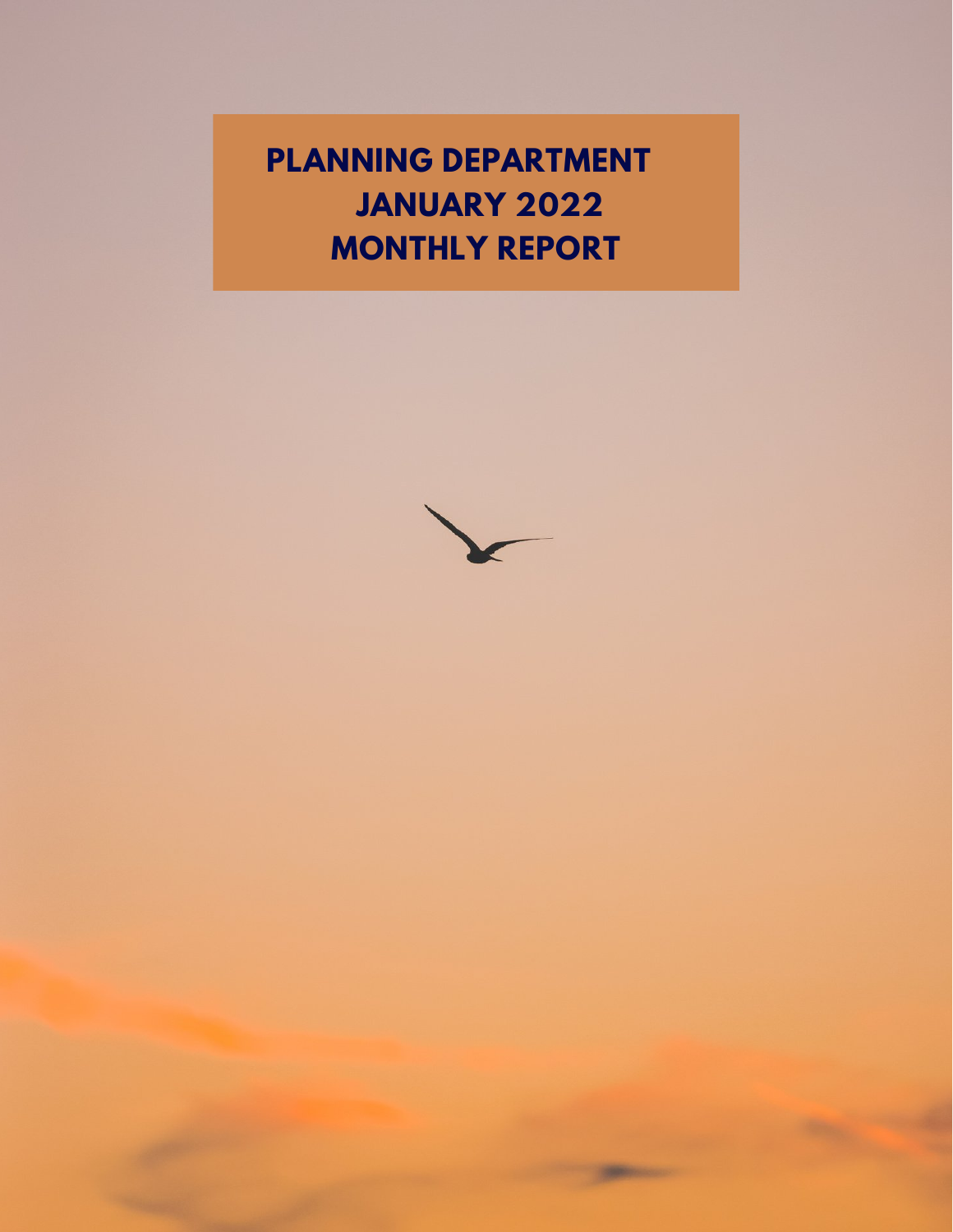# **COMPLETED PROJECTS, ACCOMPLISHMENTS & TRAINING**

## **Completed Projects**

- **Planned Unit Development (PUD) zoning annual reports completed for:**
	- **Baxter's Restaurant (Buildout)**
	- **Marsh Lakes**
	- **Timber Creek Plantation (Plummer's Creek)**
	- **Buckhead**
	- **Settlers Ridge (Buildout)**
	- **Oyster Bay**

**Annual reports for PUD's have been completed based on the anniversary of their adoption beginning in October 2020.**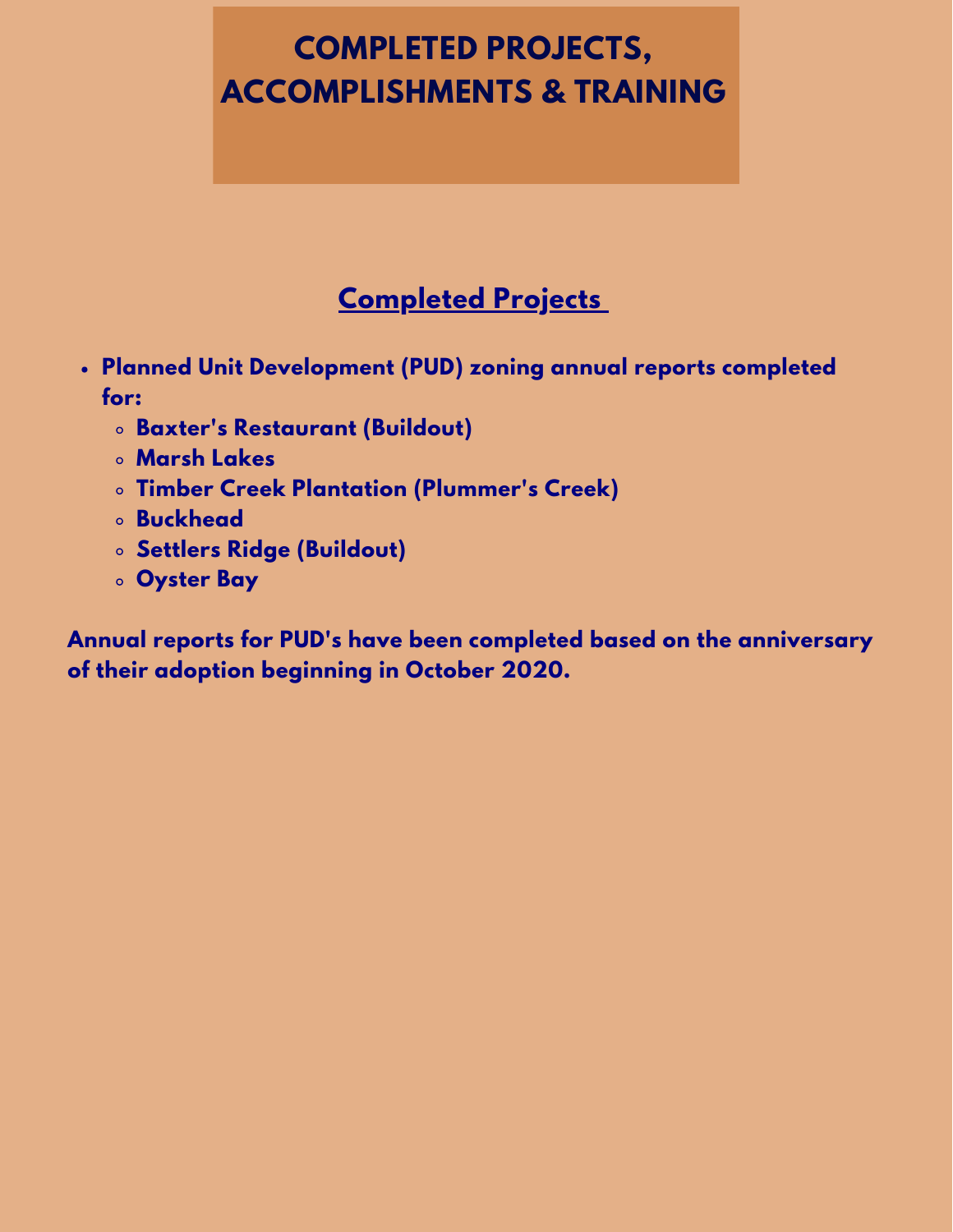# **BOARD STATISTICS JANUARY 2022**

# **DEVELOPMENT REVIEW COMMITTEE (DRC)**

|                         |             | January        |             |
|-------------------------|-------------|----------------|-------------|
|                         | Pre-        | <b>DRC</b>     |             |
|                         | application | Recommendation | Projects in |
|                         | Conferences | for Approval   | Review      |
| Commercial Projects     | 3           |                | 20          |
| Subdivision Plans       | 3           |                | 11          |
| Subdivision Plats       | 3           |                | 15          |
| Final Development Plans |             |                | 6           |
| Replats                 |             |                |             |
| Total                   | ٩           |                | 52          |

## **PLANNING AND ZONING BOARD (PZB)**

- **1 Small-Scale FLUM amendment (<50 acres):**
	- **CPA21-006: recommended approval on 1/4/22, (BoCC approved on 2/14/22)**
- **1 Large-Scale FLUM amendment:**
	- **CPA21-004: recommended approval on 1/18/22, (BoCC transmittal hearing scheduled for 2/28/22)**
- **2 Rezonings:**
	- **R21-005: recommended approval on 1/18/22, (BoCC hearing TBD)**
	- **R21-011: recommended approval on 1/18/22, (BoCC hearing scheduled for 2/28/22)**
- **1 Ordinance:**
	- **ORD21-003: recommended approval on 1/4/22, (BoCC approved on 2/14/22)**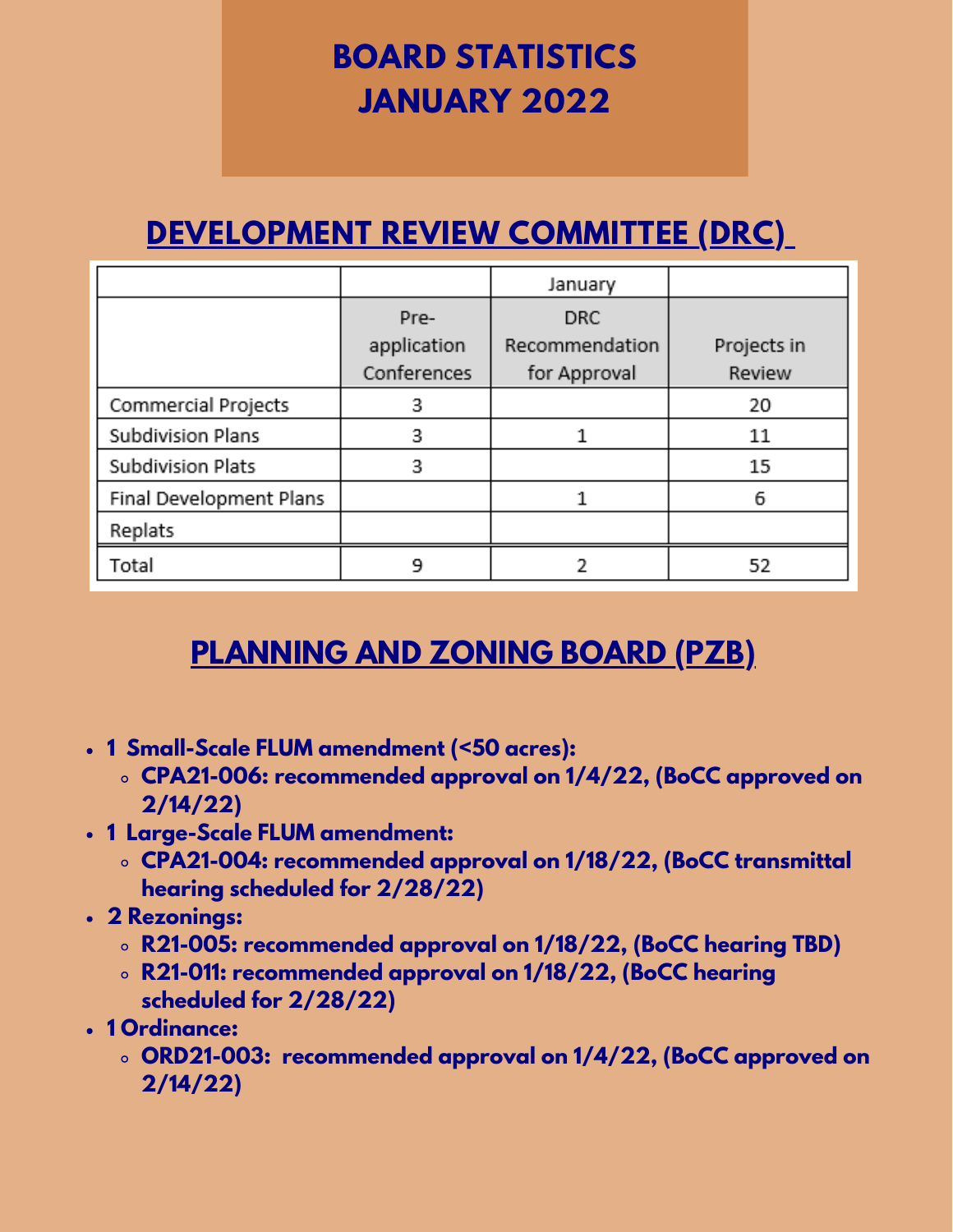## **BOARD STATISTICS**

## **CONDITIONAL USE AND VARIANCE BOARD (CUVB)**

- **Conditional use applications heard: 5**
	- **CU2021-023- Legacy Baptist Church of Nassau County: Approved**
	- **CU2021-024- Concept Development, Inc., (DBA Dollar General): Approved**
	- **CU2021-025- Freeman Mother in Law Dwelling: Approved**
	- **CU2022-001- Rundlett Duplex: Approved**
	- **CU2022-002- Dyal Horses in RS1: Denied**

## **ESSENTIAL HOUSING ADVISORY COMMITTEE (EHAC)**

- **Discussion Topics: 2**
	- **Increase of home purchase price limits**
	- **Public Lands Inventory Update**

# **CONSERVATION LAND ACQUISITION AND MANAGEMENT COMMITTEE (CLAM)**

- **Discussion Topics: 4**
	- **CLAM vision and project overview**
	- **Consideration of project area approval**
	- **CLAM nomination schedule update**
	- **Introduction of key partners**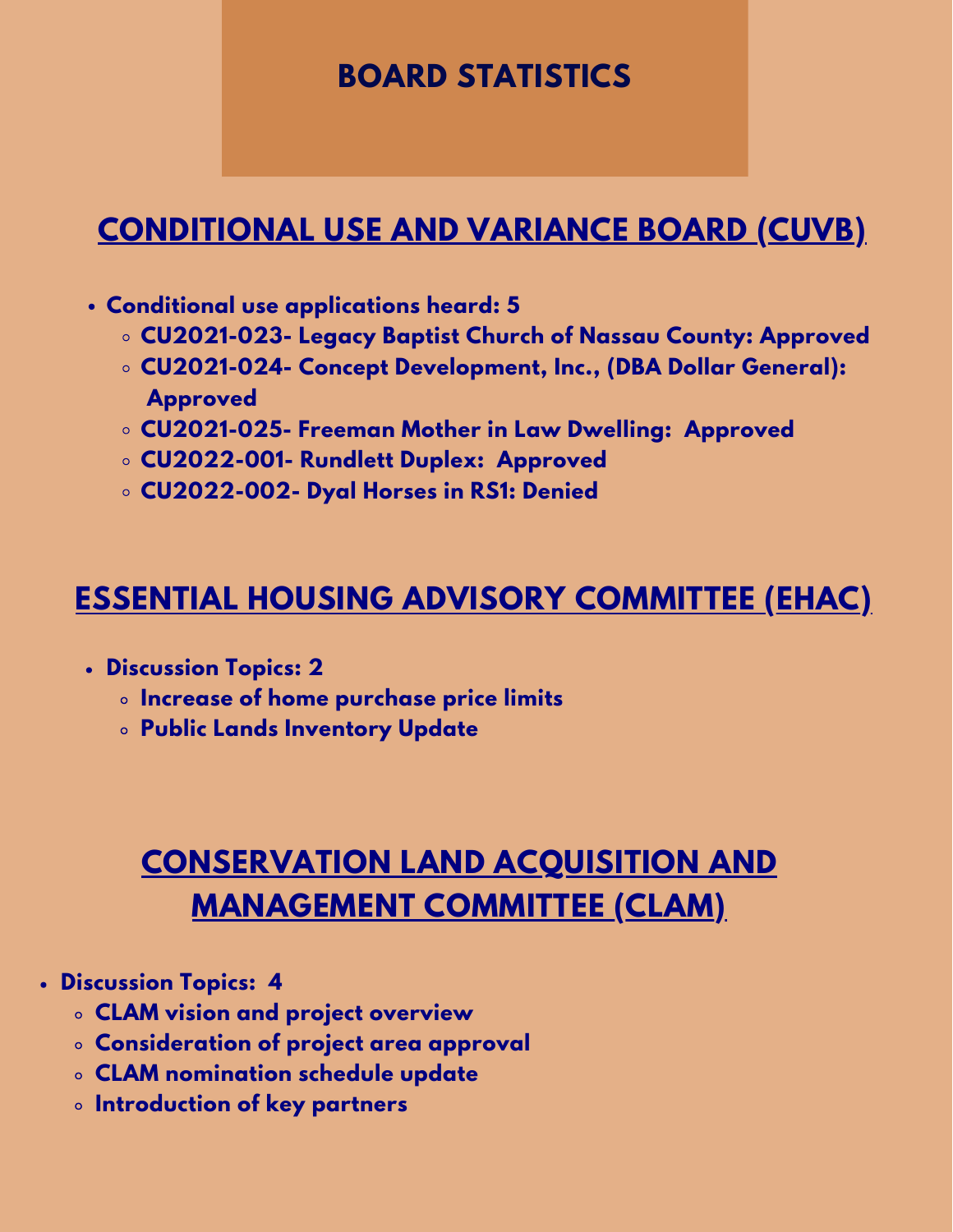# **NEW PLANNING DEPARTMENT EMPLOYEE**

**The Planning Department is pleased to welcome Christina Evans, Senior Planner PLEASE JOIN US IN WELCOMING CHRISTINA TO NASSAU COUNTY AND THE PLANNING DEPARTMENT!!!**



**Christina has over six years of planning experience on the Virginia and Florida Coasts. She previously worked at the Tampa Bay Area Regional Transportation Authority, the City of Virginia Beach and Broward County Planning Council. She has a Bachelor's in City & Regional Planning from the Ohio State University and is currently completing a Graduate Certificate in GIS for Urban & Regional Planners from the University of Florida. Christina relocated to Jacksonville in January 2022 with her family and two dogs.**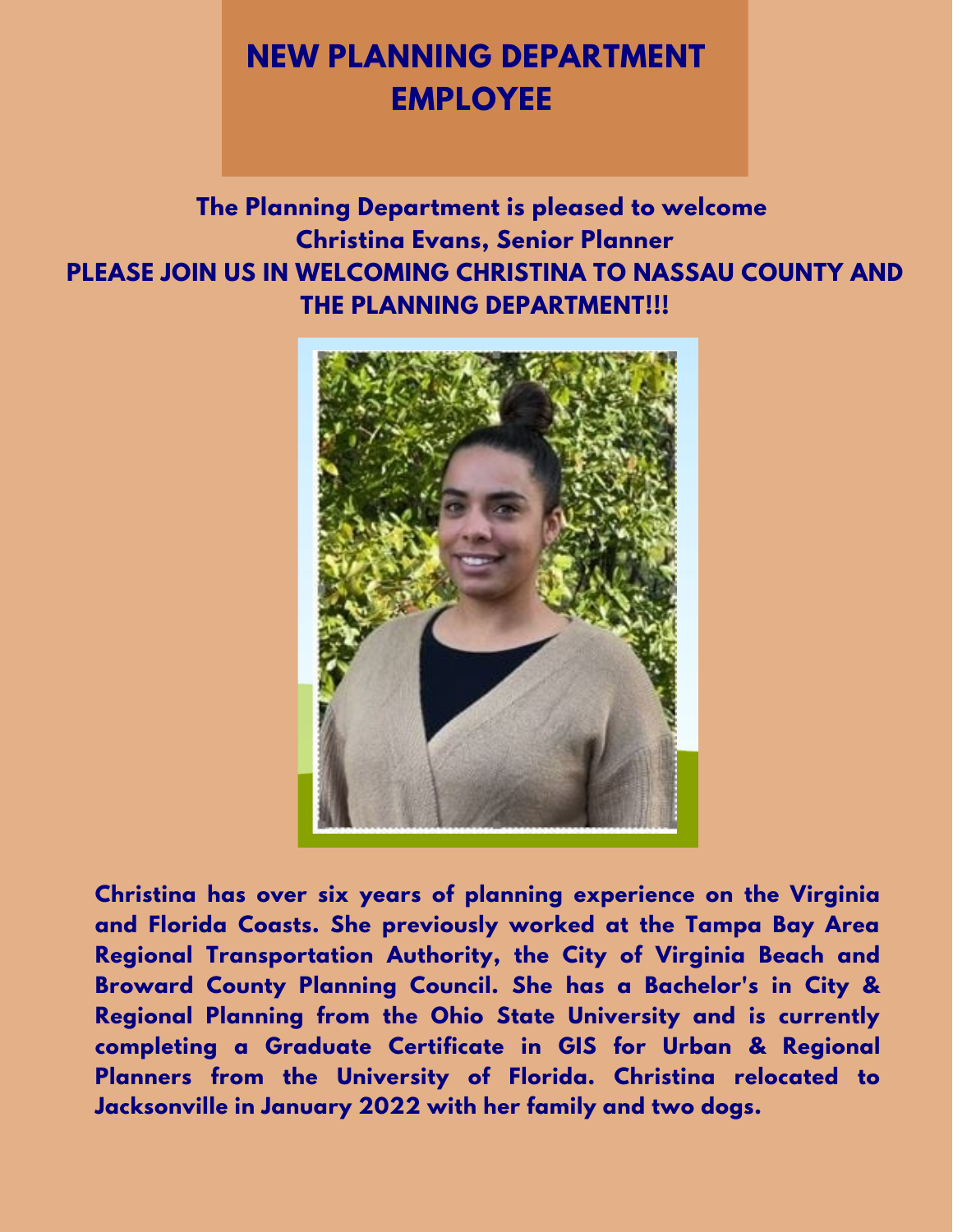### **SPOTLIGHT**

**The Conservation Land Acquisition and Management (CLAM) program was created to preserve and conserve the county's natural, historic, and working lands resources by identifying, ranking, and assessing conservation lands for acquisition and management. The CLAM program, adopted in January 2021, began accepting nominations of properties for potential acquisition in July 2021. During a six-month period, over 475 nominations were received! Staff will now begin the evaluation and ranking process and present a list of candidate properties to the CLAM Committee for consideration. After review, the CLAM Committee will make a recommendation to the Board of County Commissioners who will finalize and approve 25 properties (15 priority and 10 eligible) for potential acquisition.**

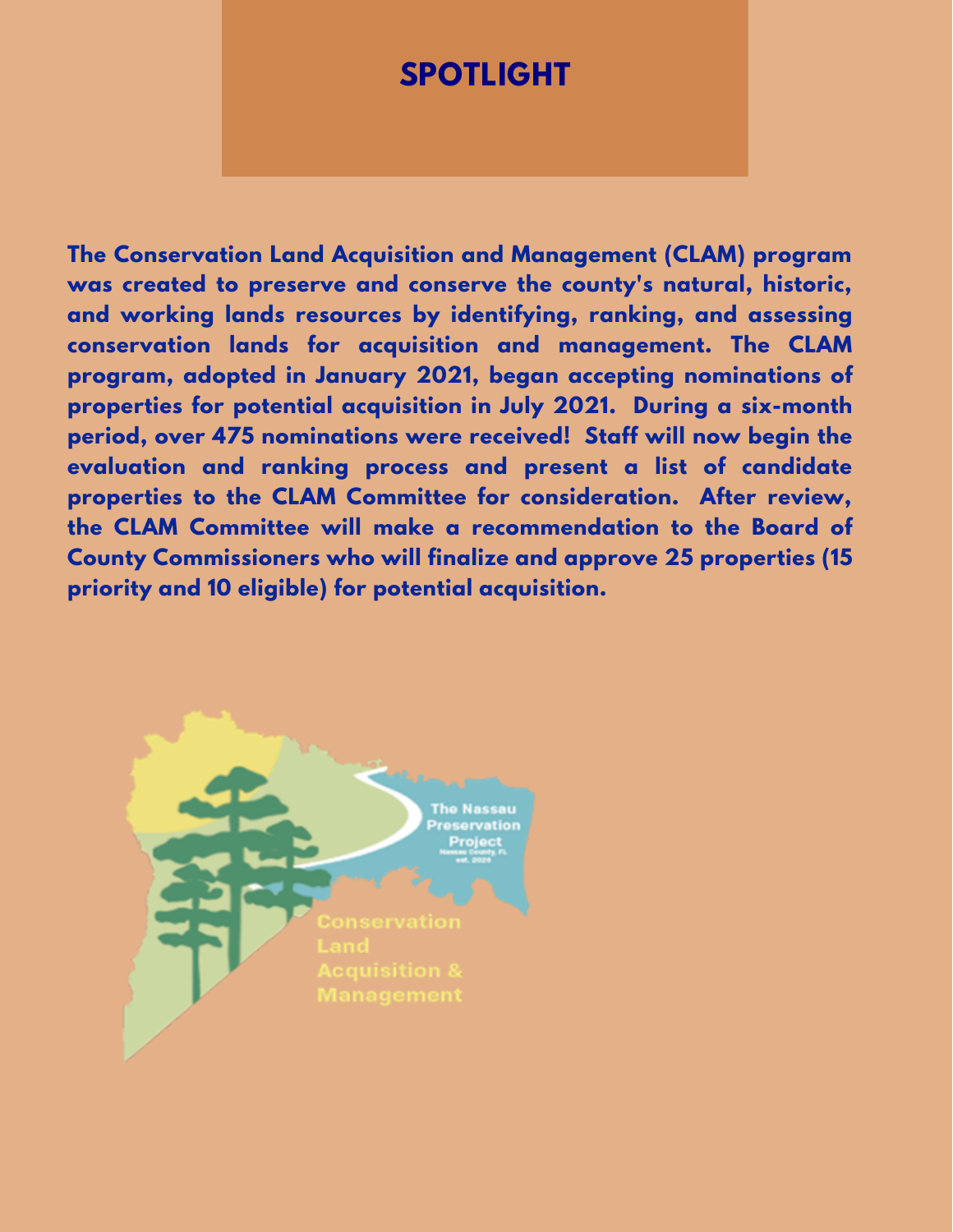# **UPCOMING MEETINGS AND OUTREACH EVENTS**

### **Board of County Commission Meetings:**

- **Monday, February 14, 2022 @ 6:00 pm, BoCC Chambers**
- **Wednesday, February 16, 2022 @ 9:00 am, BoCC Chambers**
- **Monday, February 28, 2022 @ 6:00 pm, in BoCC Chambers**

### **CLAM Meeting:**

**Thursday, March 17, 2022 @ 5 pm, BoCC Chambers**

#### **Conditional Use and Variance Board Meeting:**

**Thursday, February 24, 2022 @ 6:30 pm, BoCC Chambers**

### **Development Review Meetings:**

- **Tuesday, February 1, 2022 @ 9:00 am, BoCC Chambers**
- **Tuesday, February 8, 2022 @ 9:00 am, BoCC Chambers**
- **Tuesday, February 15, 2022 @ 9:00 am, BoCC Chambers**
- **Tuesday, February 22, 2022 @ 9:00 am, BoCC Chambers**

### **Essential Housing Advisory Committee Meeting:**

**Wednesday, February 16, 2022 @ 4:00 pm, BoCC Chambers**

### **Planning and Zoning Board Meetings:**

- **Tuesday, February 1, 2022 @ 6:00 pm, BoCC Chambers**
- **Tuesday, February 15, 2022 @ 6:00 pm , BoCC Chambers**